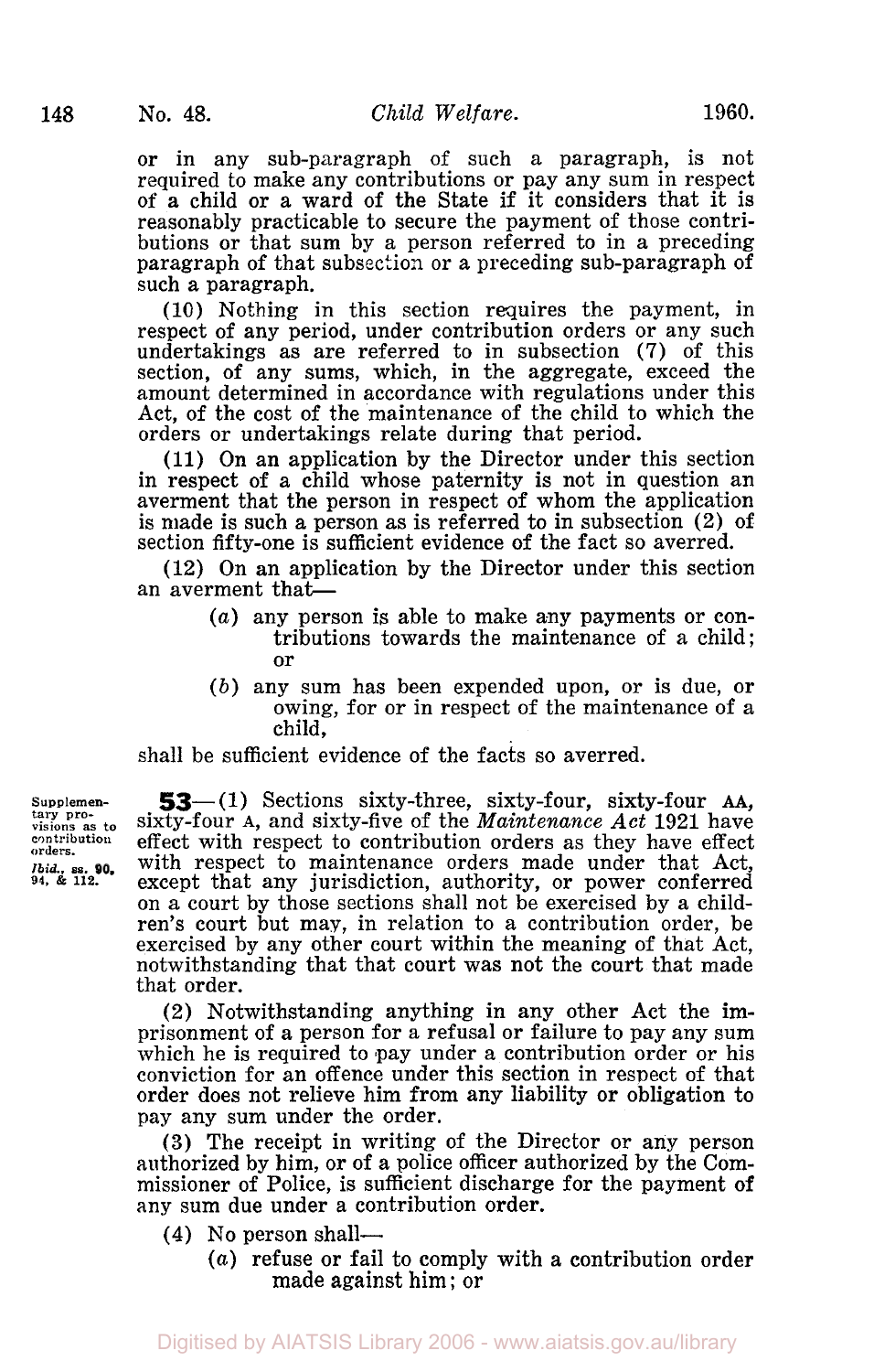**nurseries.** 

*(b)* leave, or attempt to leave, or make preparations for leaving, the State without making arrangements, to the satisfaction of the Director, for the payment of any sums which are or may become due from him under a contribution order. Penalty: Six months' imprisonment.

*(5)* Where a person is found guilty of an offence under subsection **(4)** of this section, the court may, in lieu of imposing a penalty, order him to find security to the satisfaction of the court that he will comply with the order, and if he fails to find that security may order him to be imprisoned for not more than six months or until the security is sooner found.

## PART **VI.**

## **CHILDREN'S BOARDING HOMES AND DAY NURSERIES.**

54—(1) For the purposes of this Part, and subject to the Licences for covisions thereof, the Director may grant or renew provisions thereof, the Director may grant or renew-<br>homes and <br>homes and

**day** *(a)* children's boarding home licences; and

(b) day nursery licences. *Ibid.*, s. 100.

(2) A licence shall be in the prescribed form and shall specify the person by whom it is held and the premises to which it relates.

**(3) A** licence expires, unless it is renewed **or** further renewed, on the thirtieth day of June next after the date on which it was granted or last renewed.

**55**—(1) An application for the grant or renewal of a Grant. **renewal and** licence shall be made in writing to the Director and shall con- **surrender of licences.**  tain such particulars as may be prescribed.

**I**  $\sum_{i=1}^{n}$  on an application, in accordance with this section for  $\sum_{i=1}^{n}$   $\sum_{i=1}^{n}$   $\sum_{i=1}^{n}$ the grant or renewal of a licence, the Director shall grant or renew the licence, unless he considers-

- *(a)* that the applicant is not a fit and proper person to hold the licence;
- *(b)* that, for reasons connected with the situation, construction, state of repair, accommodation, staffing, or equipment thereof, the premises to which the application relates are unsuitable for use for the care of any infants who may be accommodated on the premises if the licence is granted or renewed; or
- **(c)** that the way in which it is proposed to conduct the premises is such as would not provide the services **or** facilities reasonably required for the care of any infants who may be accommodated on the premises if the licence is granted or renewed.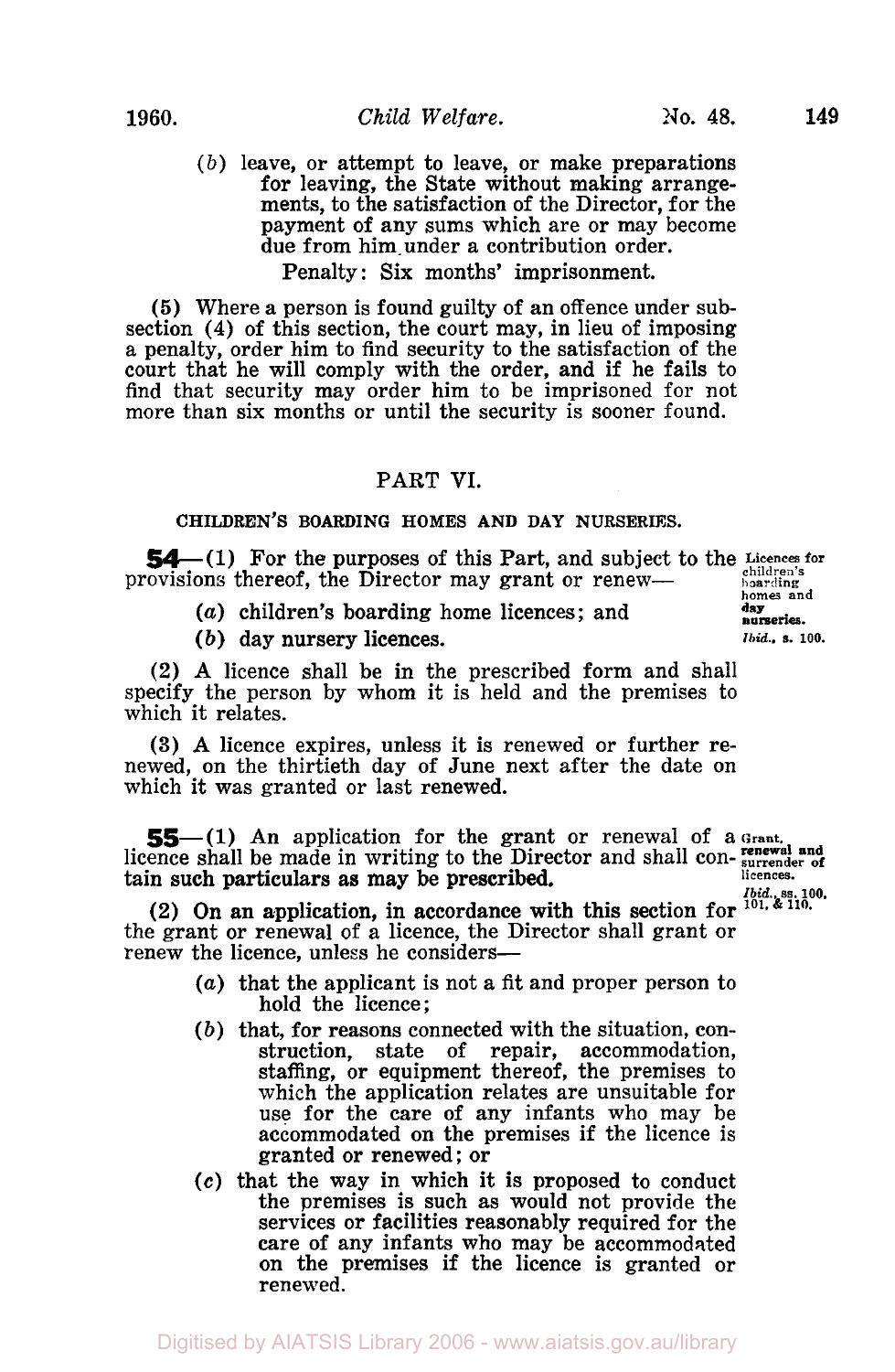management,<br>&c., of homes<br>and nurseries.

**(3)** On the surrender to the Director of his licence by a licensee the licence ceases to have effect.

**(4)** No person shall, by any wilful misrepresentation, procure for himself or any other person **or** attempt to procure for himself **or** any other person the grant or renewal of a licence.

Penalty: Twenty-five pounds.

- **Requirements 56-(1)** The Director may by order- **as** *to* **management.** *(a)* require that no greater number of children shall **be accommodated in a home or nursery than may** *Ibid.*, s. 103. **be specified in the order; or** 
	- *(b)* require that no greater number of children, of such sexes or of such ages as may be specified in the order, shall be accommodated in a home or nursery than may be specified in the order.

**(2)** The Director may by order impose requirements for securing-

- *(a)* that a person with such qualifications as may be specified in the order **or** approved by the Director shall be in charge of a home or nursery and of the persons employed thereat;
- *(b)* that a home or nursery is adequately staffed, both fications or experience of the persons employed thereat, and adequately equipped ;
- **(c)** that the home **or** nursery and the equipment there- of is properly maintained; and
- (d) that the home or nursery is conducted in such a manner as to provide proper care and maintenance, in safe conditions, for the infants who may be accommodated therein.

**(3)** An order under this section may be varied or revoked by a subsequent order of the Director.

**(4)** An order under this section is **of** no effect until it is served on the licensee of the home or nursery to which it relates.

Records at  $\frac{57-(1)}{20}$  The Director may by order require a licensee to homes and  $\frac{1}{20}$  keeps on gouve to be kept, in such mannon as may be specified **homes and nurseries.** keep or cause to be kept, in such manner as may be specified *Ibid*<sub>1</sub>, ss. 102 in the order or as may be approved by the Director, a record  $\frac{1}{2}$  and  $\frac{1}{2}$  showing, in respect of each infant received into the home or nursery, such of the following particulars as may be specified in the order: $-$ 

- *(a)* His name, sex, and age;
- *(b)* The name, the address of the place of abode, and the occupation of his parents, of the person from whom he was so received into the home **or**  nursery and, if that person was **a** married woman, **of** her husband ;
- *(e)* The date on which he was so received and the date on which he was removed from the home or nursery; and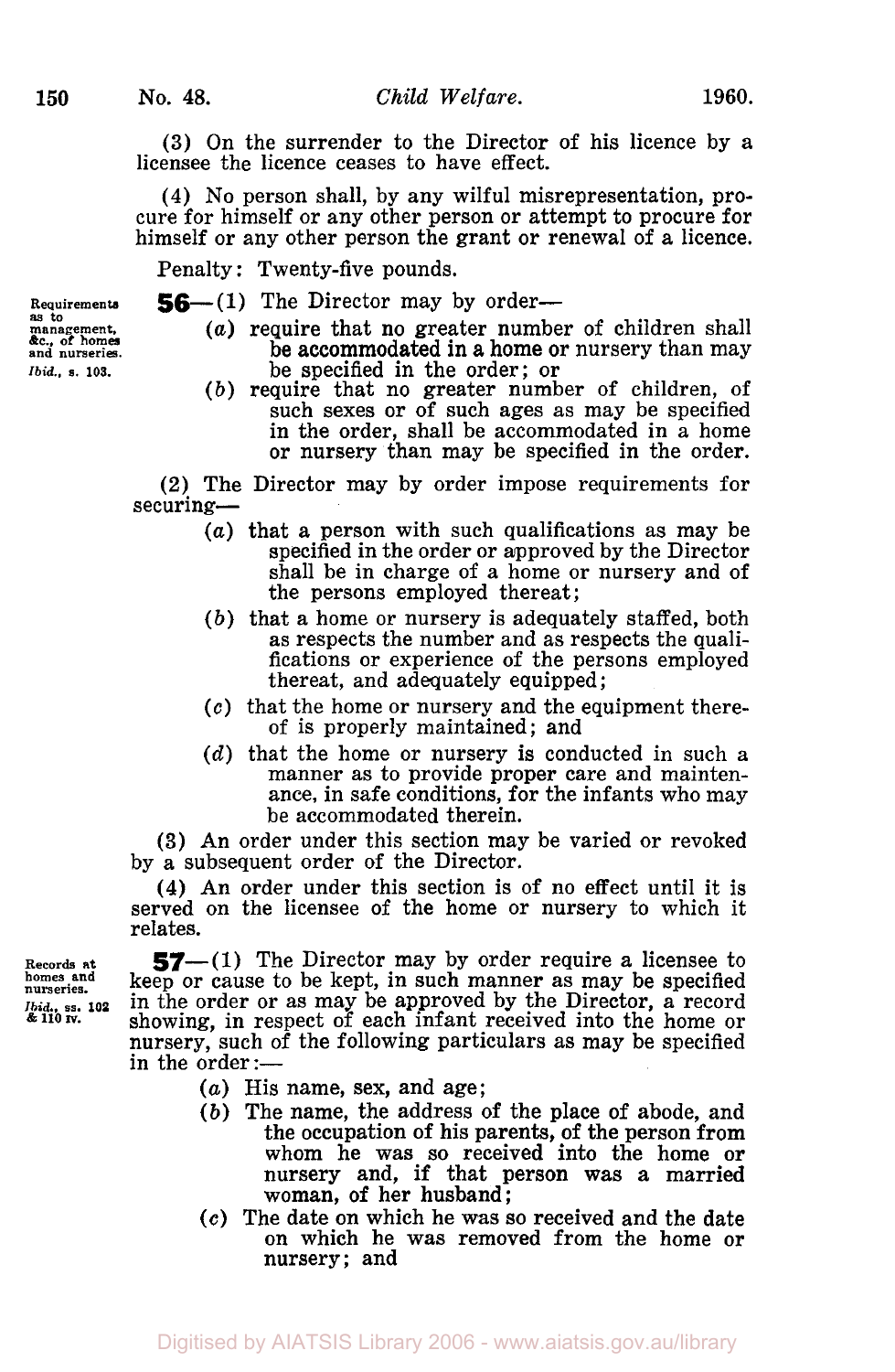*(d)* Particulars of any reward or other consideration received **or** promised in respect of his accommodation or care in the home or nursery.

(2) An order under this section may be varied or revoked by a subsequent order of the Director.

**(3)** An order under this section is of no effect until it is served on the licensee to whom it is directed.<br>(4) Nothing in this section requires a record to be kept

after the expiration of two years from the date of the last making of any entry therein.

*(5)* A licensee who fails to keep, or cause to be kept, at the home or nursery a record that complies with the requirements of an order made under this section is guilty of an offence.

Penalty: Twenty-five pounds or three months' imprisonment.

**(6)** Any person who makes or causes or allows to be made, in a record kept for the purposes of this section, an entry which he knows to be false or does not believe to be true is guilty of an offence.

Penalty: Twenty-five pounds or three months' imprisonment.

(7) When an infant is removed from a home, or where any person who, when he was received into a home, was an infant, is removed from **a** home the licensee shall require the person by whom he is removed to sign any entry recording the removal of that infant or other person required to be made in any record required to be kept under this section.

Penalty: Twenty-five pounds.

(8) A person who fails to comply with a requirement made by a licensee under subsection  $(\vec{7})$  of this section is guilty of an offence.

Penalty : Twenty-five pounds.

**58-(1) A** licensee shall, within three days after an **Notifications**  infant has been received into a home, notify the Director of  $\frac{1}{10id}$ , s. 102<br>the fact. the fact. **(4)**  $\&$  (5). **(4)**  $\&$  (5).

Penalty : Twenty-five pounds.

**(2)** When an infant is removed from **a** home or where any person who, when he was received into a home was an infant, is removed from that home, the licensee shall, within three days after the removal of that infant or other person, notify the Director of the fact.

Penalty: Twenty-five pounds.

**59-** (1) If an infant dies in a home or nursery the licensee **<sup>D</sup>eaths in**  shall as soon as is practicable, and, in any case, not later than *nurseries*. twenty-four hours after the death, notify the Director of the *Ibid.,* **105.**  fact.

Penalty : Twenty-five pounds.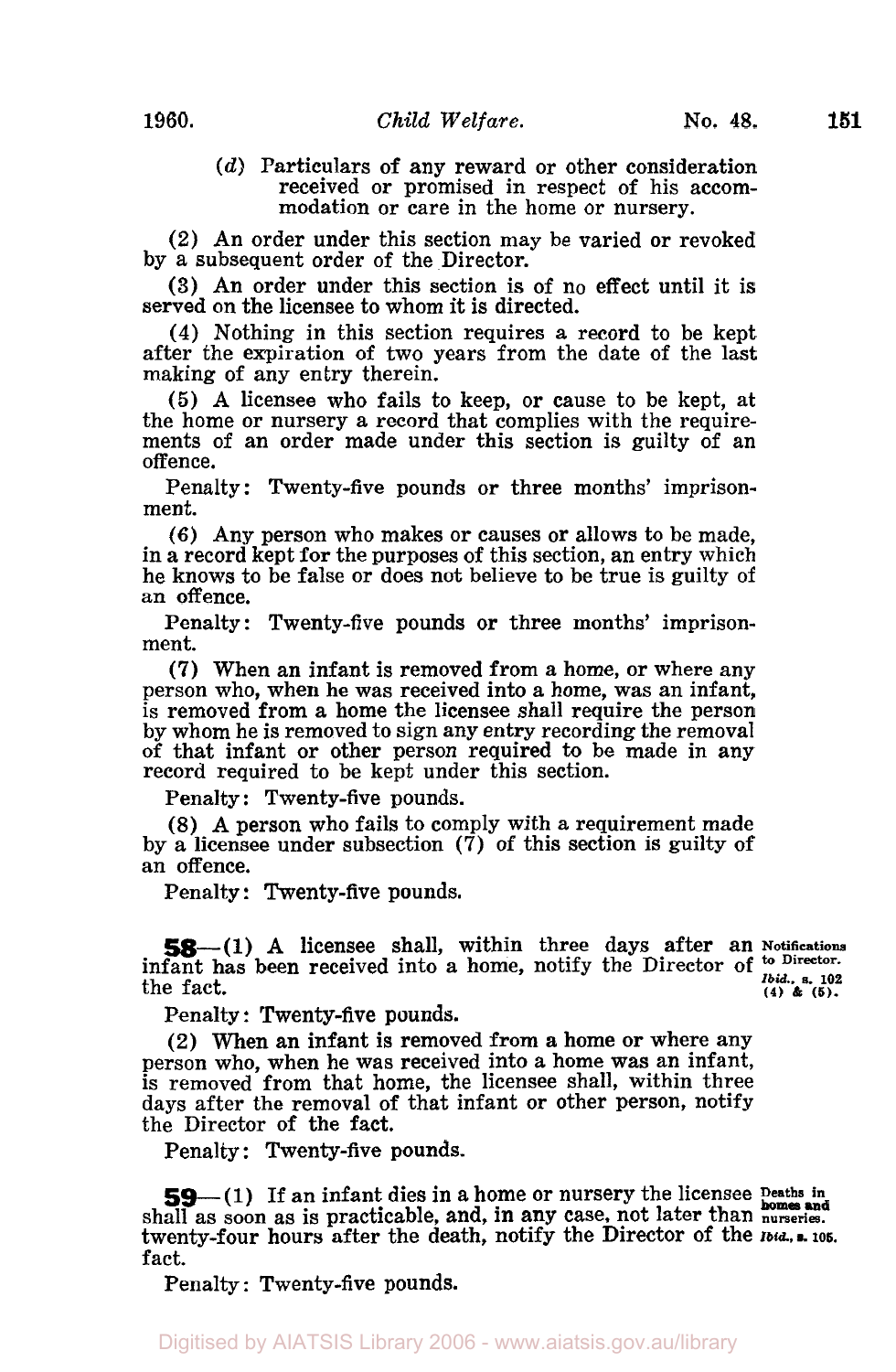**(2)** The Director shall, as soon as practicable, inform a coroner of any notification made to him under subsection **(1)**  of this section.

**(3)** For the purposes of this section an infant shall be deemed to be in a home **or** nursery at any time at which, having been received into the home or nursery, he is in the care or charge of the licensee **or** of any person acting under the directions of, or in accordance with an authority granted by, the licensee.

**h**omes and **nurseries.**   $\begin{array}{c} (6), 106, & \text{& } \\ 110, & & \end{array}$ 

*Ibid.*, ss. 102 period of three months. **60**-(1) As far as is practicable, the Director shall cause each home and nursery to be inspected at least once in each

> **(2)** The Director or an authorized officer, accompanied if the Director or that officer thinks fit, by a legally qualified medical practitioner, at any reasonable hour, may enter a home or nursery and may-

- *(a)* inspect the home **or** nursery and the equipment thereof ;
- *(b)* inspect the children therein and cause them to be examined by the medical practitioner ;
- *(c)* require the licensee to give any information he may have with respect to the children therein **or**  with respect to the management of the home **or**  nursery; and
- *(d)* require the production of, and inspect, the record required to be kept in the home **or** nursery under section fifty-seven and, if he thinks fit, retain it.
- **(3) A** person-
	- *(a)* who obstructs the Director **or** an authorized officer in the exercise of his powers under this section;<br>(b) who refuses to comply with a requirement made by
	- the Director or an authorized officer under this section; or
	- *(c)* on being required under this section by the Director **or** an authorized officer to give any information, wilfully gives any information that is false or misleading,

is guilty of an offence under this Act.

Penalty : Twenty-five pounds.

**Payments for**  *Ibid..* **99** (2) **(3). children in homes.** 

**61**—(1) The Director may receive any sums tendered to him for the care or maintenance of an infant in a home, and may pay those **sums** or any part thereof at such times as he may think fit to the licensee of that home.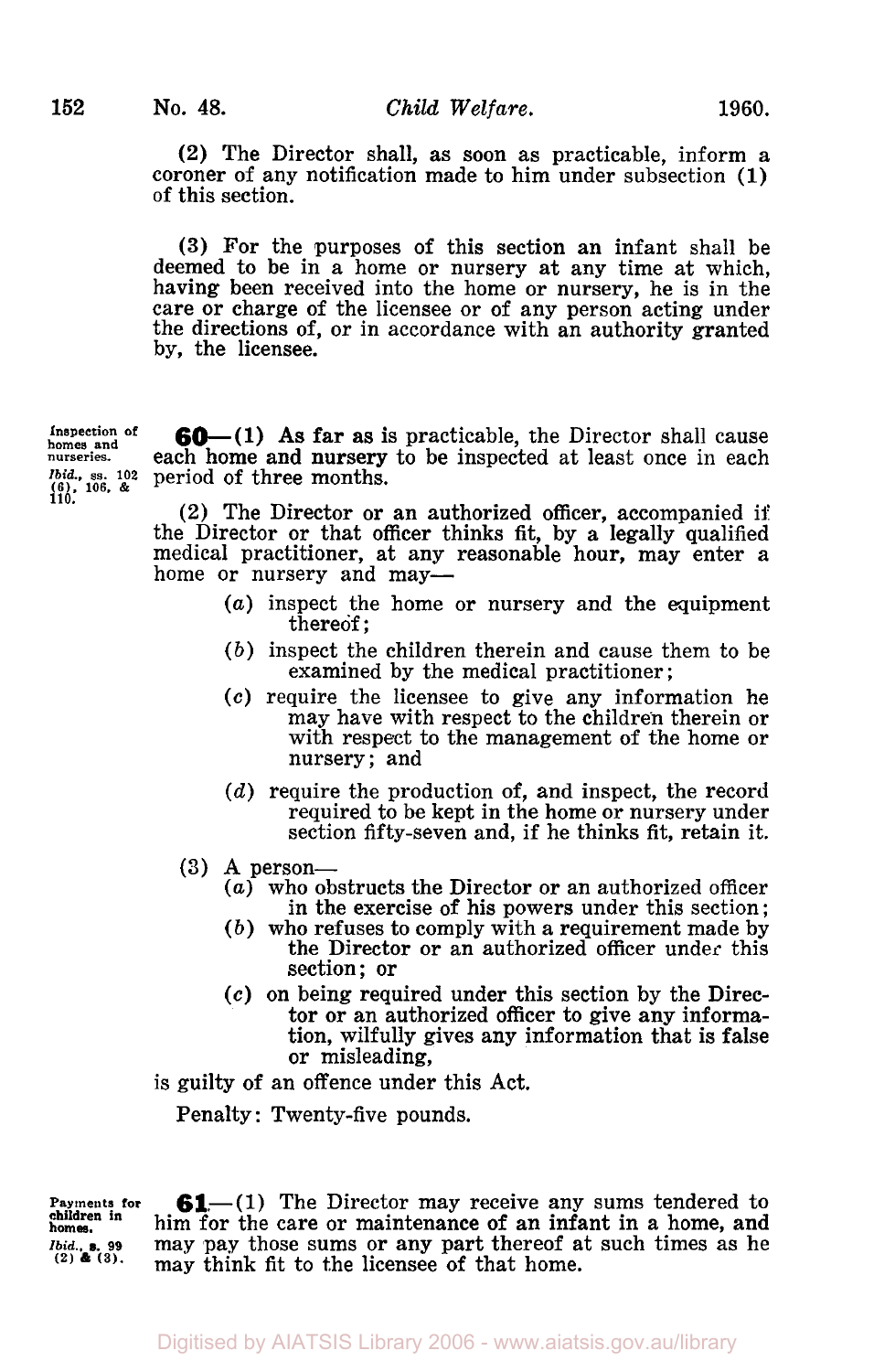(2) On the death of a person in respect of whose care **or**  maintenance in a home the Director has received any sums under this section, the Director may apply so much of those sums as remain in his hands towards the expenses of the burial or cremation of that person.

**62**—(1) The Director, after giving at least seven days' Revocation notice to the licensee of his intention so to do, may revoke a  $\frac{1}{16d}$ ,  $\frac{1}{2}$ ,  $\frac{104}{16d}$ licence-

- *(a)* if the licensee has been convicted of an offence under this Act or of an offence committed with respect to the home or nursery **or** any child received **or** accommodated therein ;
- *(b)* if the licensee has contravened **or** failed to comply with the provisions of this Part in respect of the home or nursery;
- *(c)* if there has been a contravention of, or failure to comply with, any requirement imposed under section fifty-six with respect to the home or nursery; **or**
- *(d)* if it appears to the Director that circumstances exist which would justify him in refusing to renew the licence, if it had been due for renewal.

**(2)** Where the Director serves notice under this section on a licensee of a home of his intention to revoke the licence he may, at any time thereafter, serve notice on any person who has placed, or caused to be placed, an infant in the home to remove the infant from the home within such time as may be specified in the notice, and to take him to some place where adequate provision may be made for his care and maintenance.

**(3) A** person who fails to comply with a notice served on him under subsection **(2)** of this section is guilty of an offence.

Penalty : Twenty-five pounds.

**(4)** Where the Director serves a notice under this section on a licensee of a home **of** his intention to revoke the licence he may, at any time thereafter, remove any infant from the home and make such arrangements as he thinks proper for the care and maintenance of the infant until he can be placed in the care of his parent or some person who is willing to take care of him **or** until he can otherwise be dealt with under this Act.

*(5)* The Director may recover the expenses reasonably in- curred by him under subsection **(4)** of this section in respect of an infant from any person who would by virtue of section fifty-one be liable to make contributions to the maintenance of that infant if he had become *a* ward of the State on his removal from the home.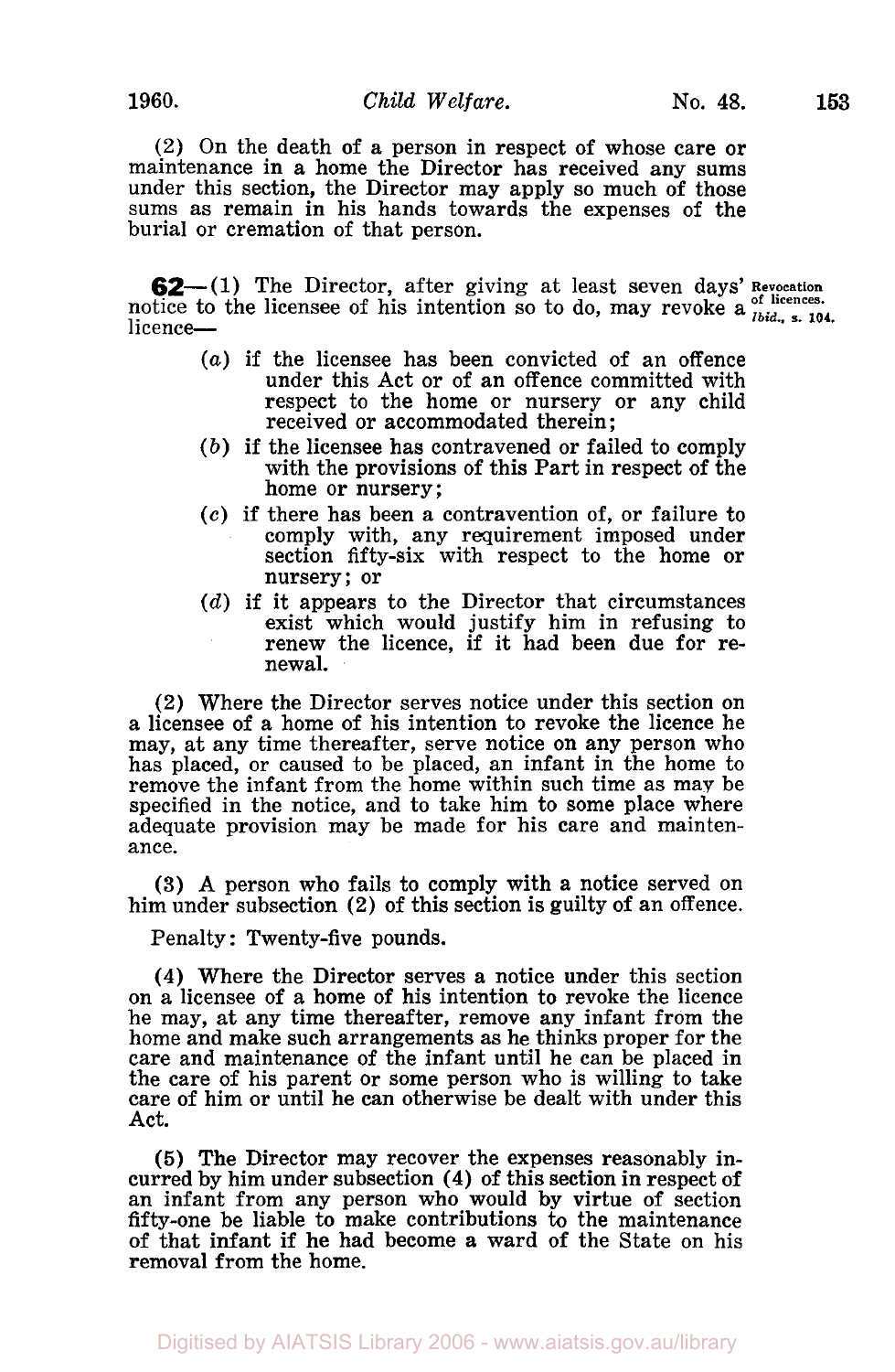**Records Director. of**  *Ibid.*, s. 100 **(2).** 

**Unauthorized accommodation. &c., of infants. 99 (1).**  *Ibid.,* **ss.** *97* 

**63** The Director shall keep, or cause to be kept, in such manner as may be prescribed or, if no manner **is** prescribed, in such manner as he thinks proper, a record of the licences granted under this Part and of the renewal, surrender and revocation of those licences, and of such other particulars with respect to the homes or nurseries to which they relate as may be prescribed.

**64** - (1) Where the Director is satisfied that an infant has been accommodated, otherwise than in the care or charge of a relative, on any premises, other than a home, for a period of longer than twenty-four hours and that, having regard to the character of the occupier of the premises or the person who appears to have the care or charge of that infant while he is so accommodated or to the condition of the premises or the purposes for which, or the manner in which they are used, it is undesirable that that infant or that any infants unless he or they are in the care or charge of a relative, should be accommodated on those premises for a period of longer than twenty-four hours, or be placed in the care or charge of that occupier or that person, he may serve either or both of the following notices, namely: $-$ 

- *(a)* **A** notice in writing on the occupier of the premises or on that person prohibiting any infant from being accommodated on those premises for a period of longer than twenty-four hours, unless while being *so* accommodated the infant is in the care or charge of a relative; or
- *(b)* **<sup>A</sup>**notice in writing on that occupier or that person prohibiting him from having the care or charge of an infant of whom he is not a relative.

**(2)** The Director may withdraw a notice served under this section.

**(3)** Where a notice is served under paragraph *(a)* **of** subsection **(1)** of this section in respect of any premises and has not been withdrawn, no person shall accommodate an infant, or cause or allow an infant to be accommodated on those premises, for a period of longer than twenty-four hours, unless while being *so* accommodated the infant is in the care or charge of a relative.

Penalty : Twenty-five pounds.

**(4)** Where a notice is served under paragraph *(b)* of subsection **(1)** of this section on any person, and has not been withdrawn-

- *(a)* that person shall not have in his care or charge an infant of whom he is not a relative; and
- *(b)* no person shall place, or cause or allow to be placed or to remain, in the care or charge of the person on whom the notice was served, an infant of whom the person on whom that notice was served is not **a** relative.

Penalty : Twenty-five pounds.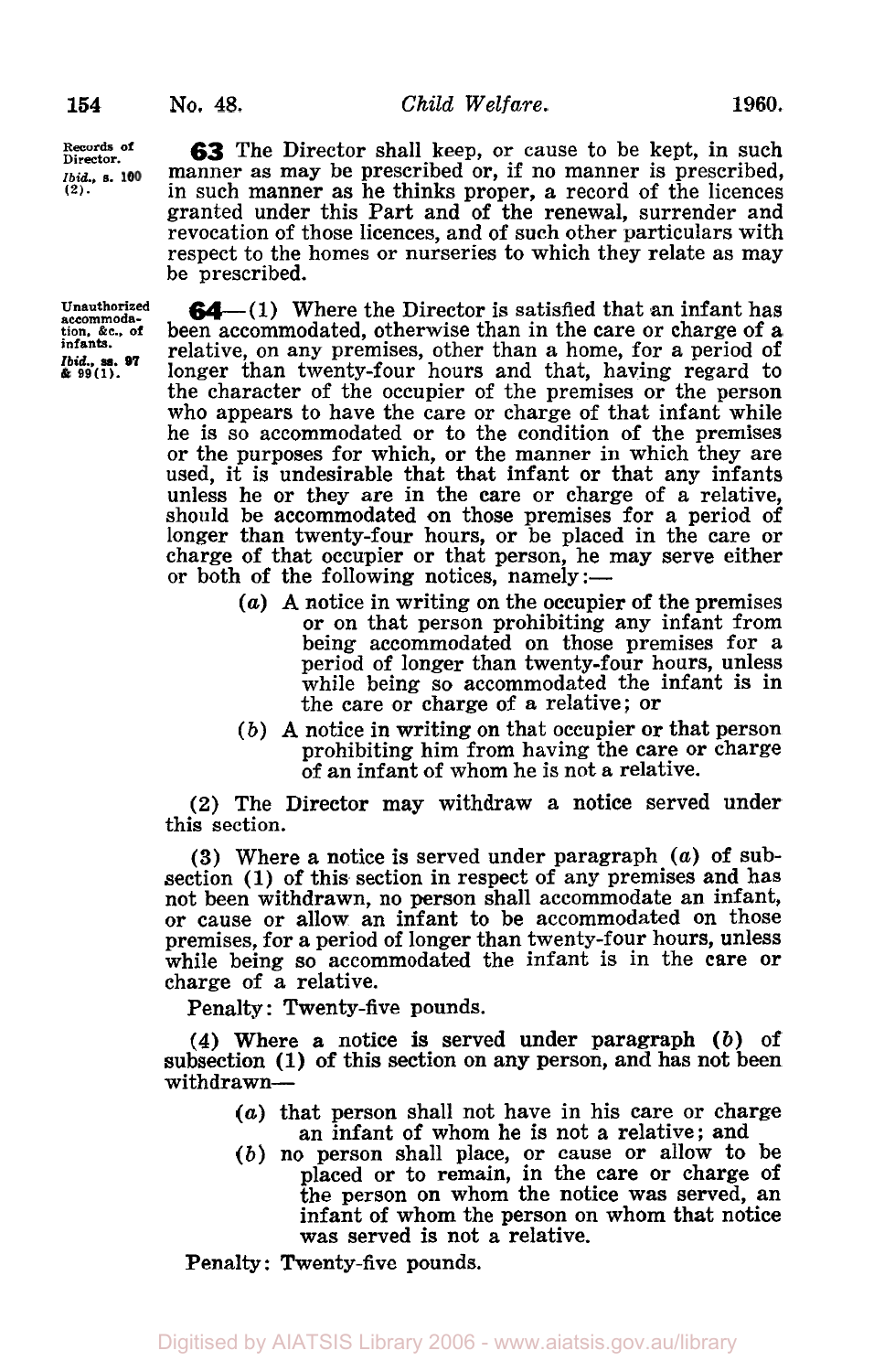**(5)** No person shall receive an infant into any premises or have an infant in his care or charge on any premises, if any reward is given or promised for so receiving, or having the care or charge of, the infant, unless that person is a relative of the infant or holds a licence in respect of those premises.

Penalty: Twenty-five pounds.

**(6)** No person shall place an infant, or cause or allow an infant to be placed, or to remain in the care or charge of any other person, otherwise than in the premises in which the infant ordinarily resides, if any reward is given or promised for that care or charge, unless the person in whose care **or**  charge the infant is placed or remains is-

- *(a)* a relative of the infant; or
- *(b)* a licensee who has undertaken to take care or charge of the infant in a home or nursery of which he is the licensee.

Penalty : Twenty-five pounds.

(7) **No** proceedings shall be taken for an offence committed, or alleged to have been committed, under this section except with the consent of the Minister, given on the recommendation of the Director, but in any such proceedings it shall not be necessary to prove that that consent has been given unless evidence to the contrary is given.

(8) Nothing in this section prohibits any person from having, with the approval of the Director, the care or charge of an infant.

**(9)** The Director shall not give his approval for the purposes of subsection (8) of this section unless he is satisfied that the giving of his approval would not be contrary to the interests of the infant.

(10) This section does not apply to the accommodation, or the care or charge, of an infant-

- *(a)* in an institution or establishment maintained by the State;
- *(b)* in an approved children's home ;
- *(c)* in **a** school registered under Part **IV** of the *Education Act* **1932;**
- *(d)* in any premises wholly **or** mainly used for the accommodation of children away from their homes in order to enable them to attend **a** State school or a school registered under Part **IV** of the *Education Act* **1932,** for the purpose of enabling the infant to attend that school;
- *(e)* in a hospital under the management of a hospitals board as defined in the *Hospitals Act* **1918,** <sup>a</sup> hospital receiving aid from the State, or premises in respect of which a licence is in force under Part **III of** that Act;
- *(f)* in an institution within the meaning **of** the *Public Welfare Institutions Act* **1935** ;
- *(g)* in an establishment managed by an association, organization, or other body, approved by the Minister; or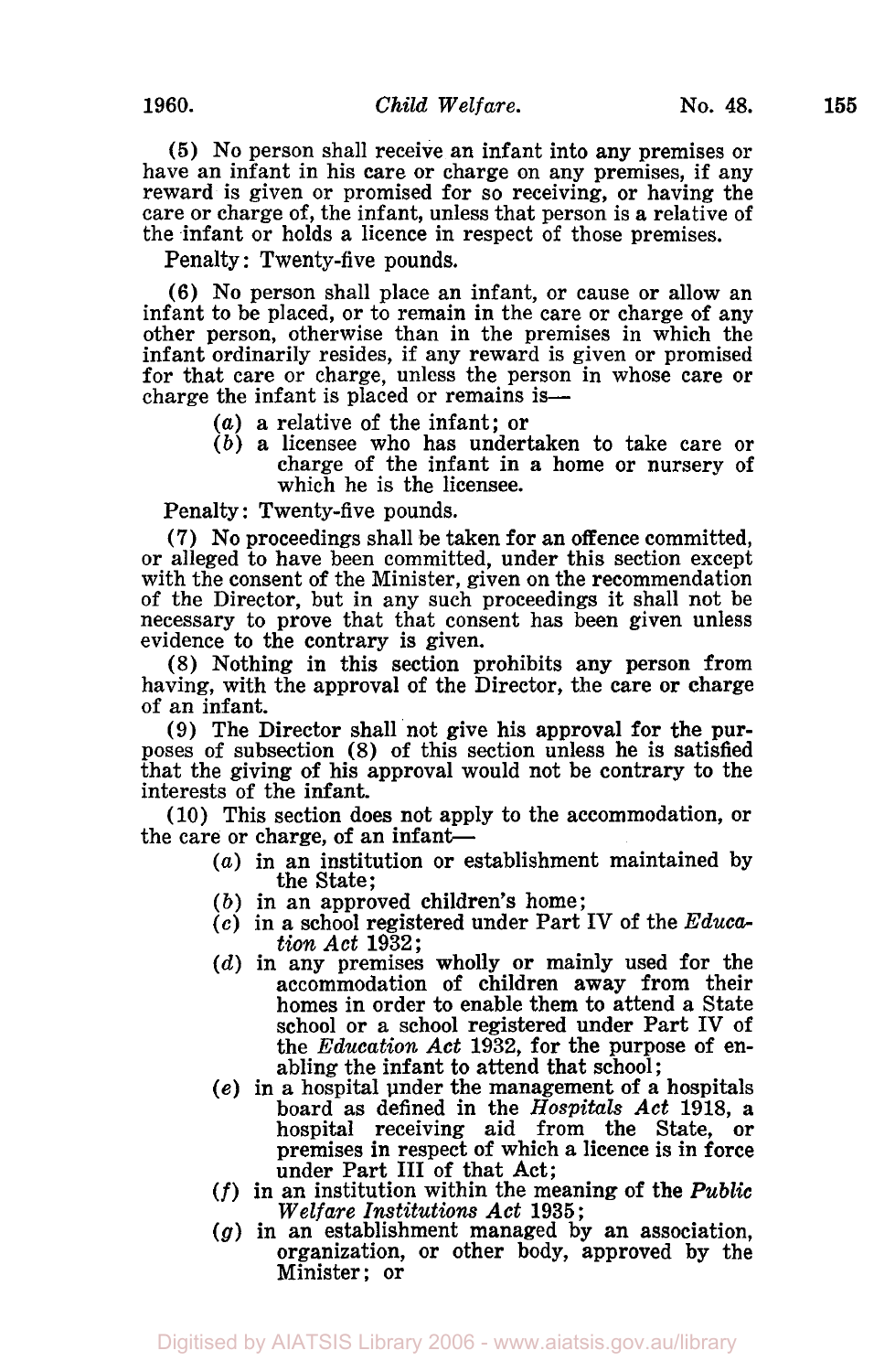**156** 

*(h)* in premises which are for the time being exempted from this Part by an order of the Director under section sixty-five.

(11) Nothing in this section prohibits the accommodation of an infant, or the taking care **or** charge of him, in such manner as may be authorized or required by any provision in this Act, the *Mental Deficiency Act* **1920,** or the *Mental Hospi- tals Act* **1858.** 

*65* The Director may by order exempt any premises from the provisions of this Part, either indefinitely or for such period as may be specified in the order, and an order made under this section may be revoked or varied by a subsequent order of the Director.

## PART VII.

**PROTECTION,** AND **REGULATION OF EMPLOYMENT, OF CHILDREN.** 

**66** No person, who has attained the age of sixteen years and has the custody, care, or control of a child who has not attained that age shall wilfully ill-treat, neglect, abandon, **or**  expose that child, **or** cause that child to be ill-treated, neglected, abandoned, **or** exposed.

Penalty : Fifty pounds or six months' imprisonment or both. **67**-(1) No person, being a relative liable to maintain a child, shall desert the child or leave him without, or fail to provide him with, adequate means **of** support.

Penalty : Six months' imprisonment.

(2) If upon complaint on oath by the Director, a child welfare officer, or an authorized officer, a justice is satisfied that there are reasonable grounds for believing that a person is about to commit an offence under this section, he may issue a warrant for the apprehension of that person, and on being apprehended under that warrant he shall, subject to this section, be dealt with as if the complaint was a complaint for an offence under this section.

**(3)** On the conviction of a person for an offence under this section the court, in lieu of imposing any penalty or in addition to imposing any pecuniary penalty, may make such an order as is specified in subsection (5) of this section against that person.

(4) On the hearing of a complaint under subsection **(2)**  of this section the court, if it is satisfied that the person against whom the complaint was made was about to commit an offence under this section, may make such an order as is specified in subsection (5) of this section against that person.

(5) The order referred to in subsection **(3)** and subsection **(4)** of this section is an order requiring the person against whom it is made to find good and sufficient security to the satisfaction of the court that he will not desert the child or leave him without, or fail to provide him with, adequate means of support.

**(6)** If a person fails to comply with an order made under subsection **(3) or** subsection (4) **of** this section, the court may commit that person to prison for six months or until the order is sooner complied with.

**Ill-treatment, &c.. of children.**  *Ibid.,* **s. 107.** 

**Exemptions.**  *Ibid..* **a. 97.** 

**Desertion** *of*  **children.**  *Ibid.,* **a. 112.**